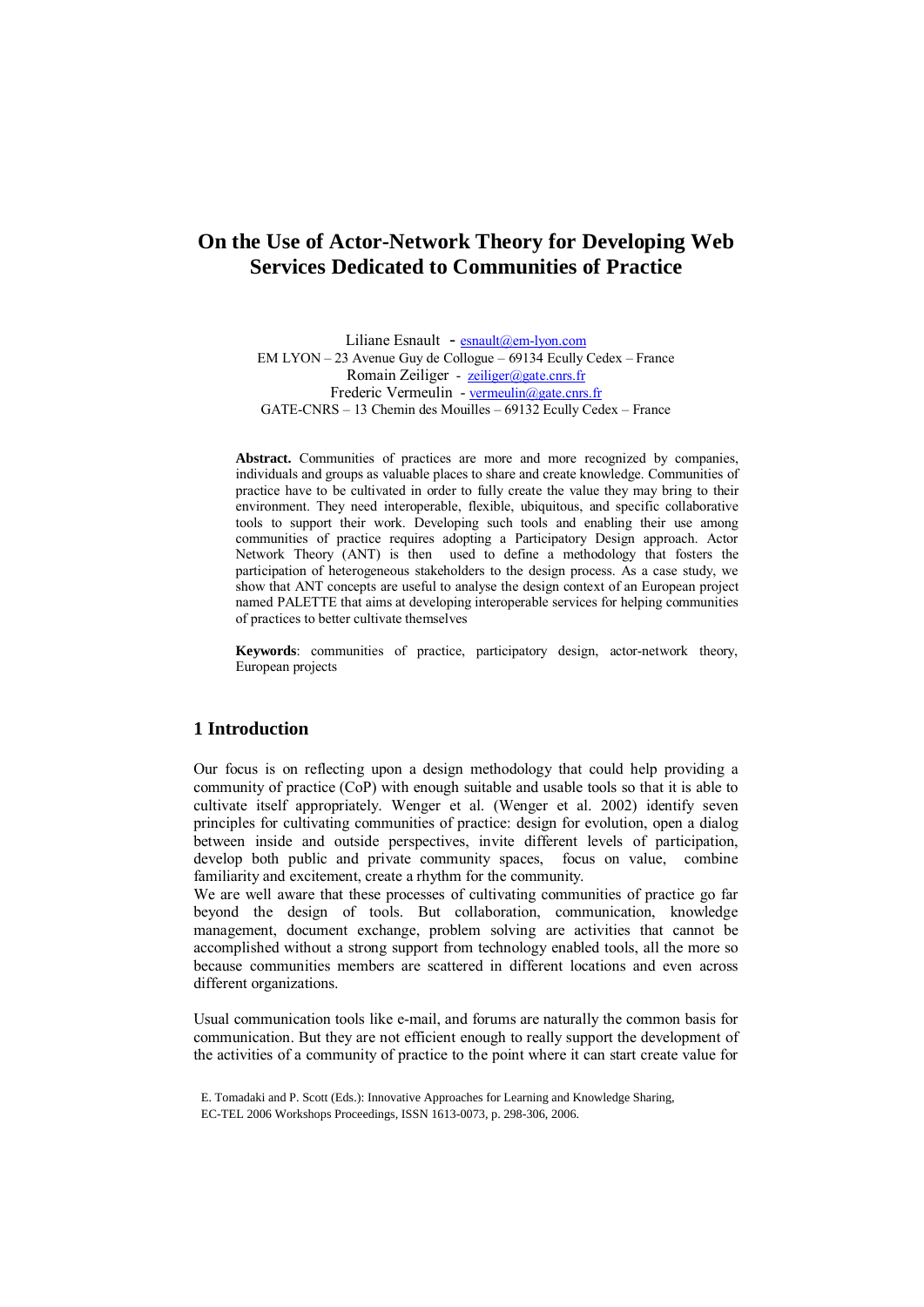itself and its environment. CoPs need tools that answer better to their specific needs and usages. They have - simply - to create, reuse, store, share, exchange, publish, represent and capitalize information. But the nature of the information, the content and the value of it are somewhat different than what a usual database or document management system can provide. The information that is manipulated in a community of practice is more often informal, declarative, textual or graphic, qualitative, practiceoriented, sometimes not well formalized or even expressed. It may deal with a lot of different subjects, the relevance and value of which are only decided by the community. Thus a community of practice needs tools that share some common features, among which:

- be available anywhere;
- allow flexible use, depending of the skills of the members regarding technology;
- cover a range of document management functions: creation, modification, publication, exchange, storage, retrieval, all on a collaborative basis;
- cover a range of information representation and modelling functions providing a mean for creating a common ground within the community;
- cover a range of knowledge management functions, related to the practice and the identity of the community, and the learning activities within the community;
- enable communication, collaboration and cooperation in the way that is useful for the community, both inside the community and between the community and its environment;
- allow to understand, represent, enrich, share members' expertise.

Such tools might be different - even radically - from the usual IT that are used in companies or for the day-to-day job. They are merely based on new technologies, open-source or "open-source minded" (the usefulness and quality of which are qualified by users, not by proprietary developers). They have to be interoperable, evolutionary, flexible *and truly* collaborative. They are likely to appear as a set (a "palette" of interoperable web services.

## **2 Designing web services for communities of practice: Actor-Network Theory and Participatory Design**

The Participatory Design approach may be considered as a process of negotiation of usefulness to be achieved through reconciling the contrasting perspectives of various stakeholders, including users, designers and others. We argue that using  $ANT<sup>1</sup>$  to

<sup>&</sup>lt;sup>1</sup> ANT was formerly the acronym for Actor-Network Theory. It is now used as itself, and even one of its first creators, Bruno Latour, recognises that it has become something different, and if it was created now, he would probably not have used the same words, specially the word network that he feels confusing now [Latour 1999]. We will then use ANT as a name and not as an acronym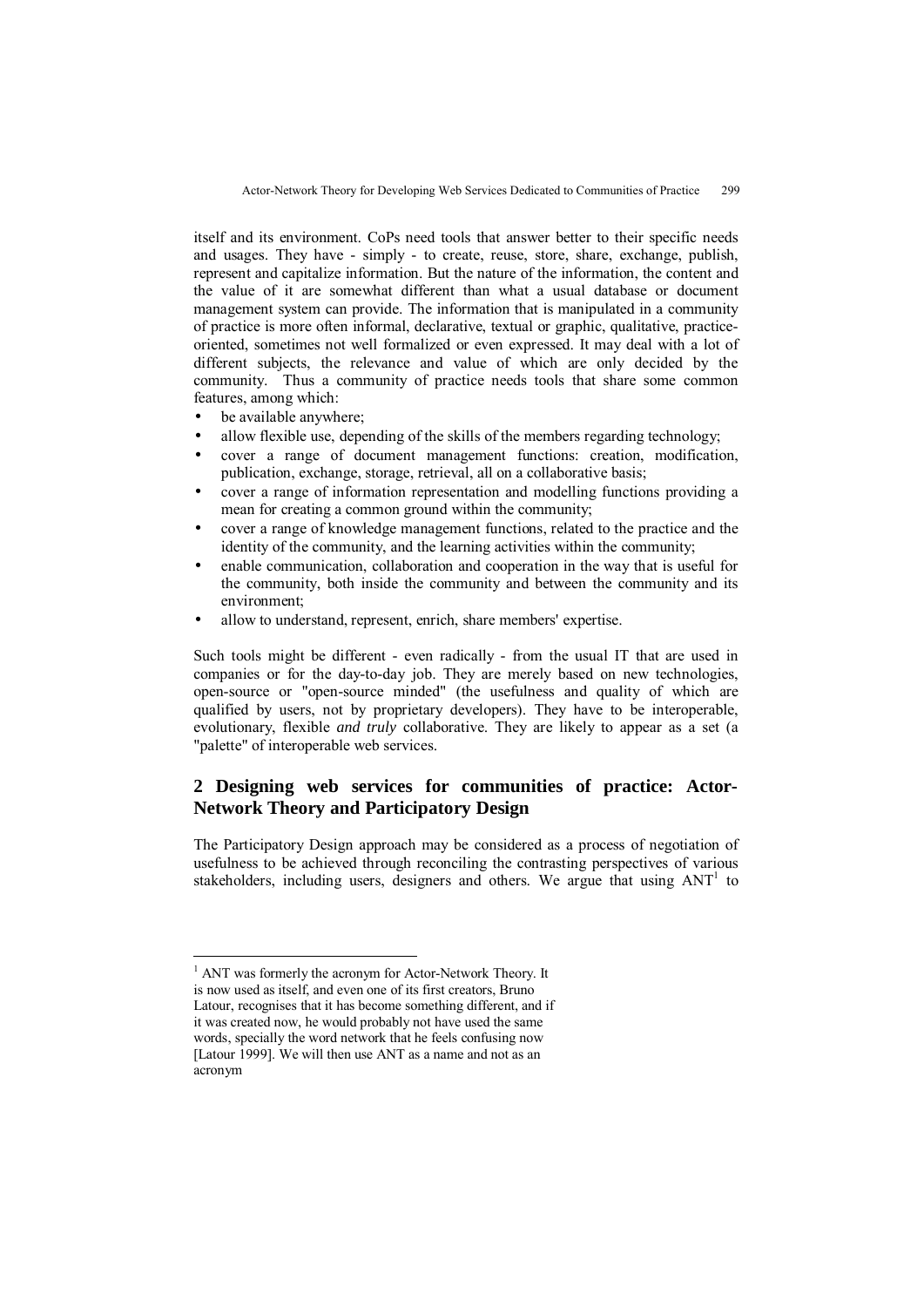#### 300 L. Esnault, R. Zeiliger, and F. Vermeulin

analyse design situations where  $\text{CoPs}^2$  are involved can help defining a suitable Participatory Design methodology.

There are different interpretations of the usefulness of technology. As stated by Abreu de Paula: "perception of usefulness is not statically embedded in its design, but is dynamically and constantly created and shaped by different social groups. In this respect, one important goal is to attempt to reconcile these often contrasting perspectives" (Abreu de Paula, 2004). While Participatory Design does not explicitly address the social construction of usefulness, it may be considered as framing the social interactions that eventually lead to a recognised useful system.

The main difficulty of Participatory Design remains the organization and management of an efficient participation – i.e. a participation that can truly influence the design process. Each actor of the design process is an expert of her domain and this expertise influences the design process. However actors are heterogeneous in respect to their disciplines, preoccupations and interests: they don't speak the same "language". For them to interact necessitates that they construct together a "common ground". This is achieved through participative activities that mediate participation. Examples of such activities include brainstorming meetings, prototype demonstration, scenario performing, role playing, design games. Participative activities are often hampered by suspicion and even conflict.

Some of these activities may focus on creating boundary-objects (Bowker and Star, 1999; Gasson, 2006) i.e. objects "to-think-with" that facilitate mutual understanding and trust among participants with various backgrounds. A mock-up, an intermediate version of the final product, a use-case or a scenario are classical boundary-objects. This concept is closely related to what Wenger says about reification: "reification … refer to the process of giving form to our experience by producing objects (…) In so doing we create points of focus around which the negotiation of meaning becomes organized"(Wenger, 1998).

ANT provides a conceptual framework helping formulating and building a design methodology that sustains efficient participation of heterogeneous. ANT portrays an alignment that differs from the traditional system development one along crucial dimensions: there is an open-ended array of "things" that need to be aligned including work-routines, incentive structures, system modules and organisational roles. It follows immediately that there can be no strict top-down control over such a collection of things (Monteiro, 2000). Actors' heterogeneity is one of ANT main originalities. An actor is characterized first hand by its capability to act and interact, its influence. ANT thus clearly acknowledges that a lot of "things" - humans and non-humans - do have an influence (McBride). The notion of participation is extended to take into account the

 $2$  Just as for ANT, we will use the term CoP to refer to a community of practice, following Wenger's recommendation that "community-of-practice" should be viewed as a unit (Wenger, 1998)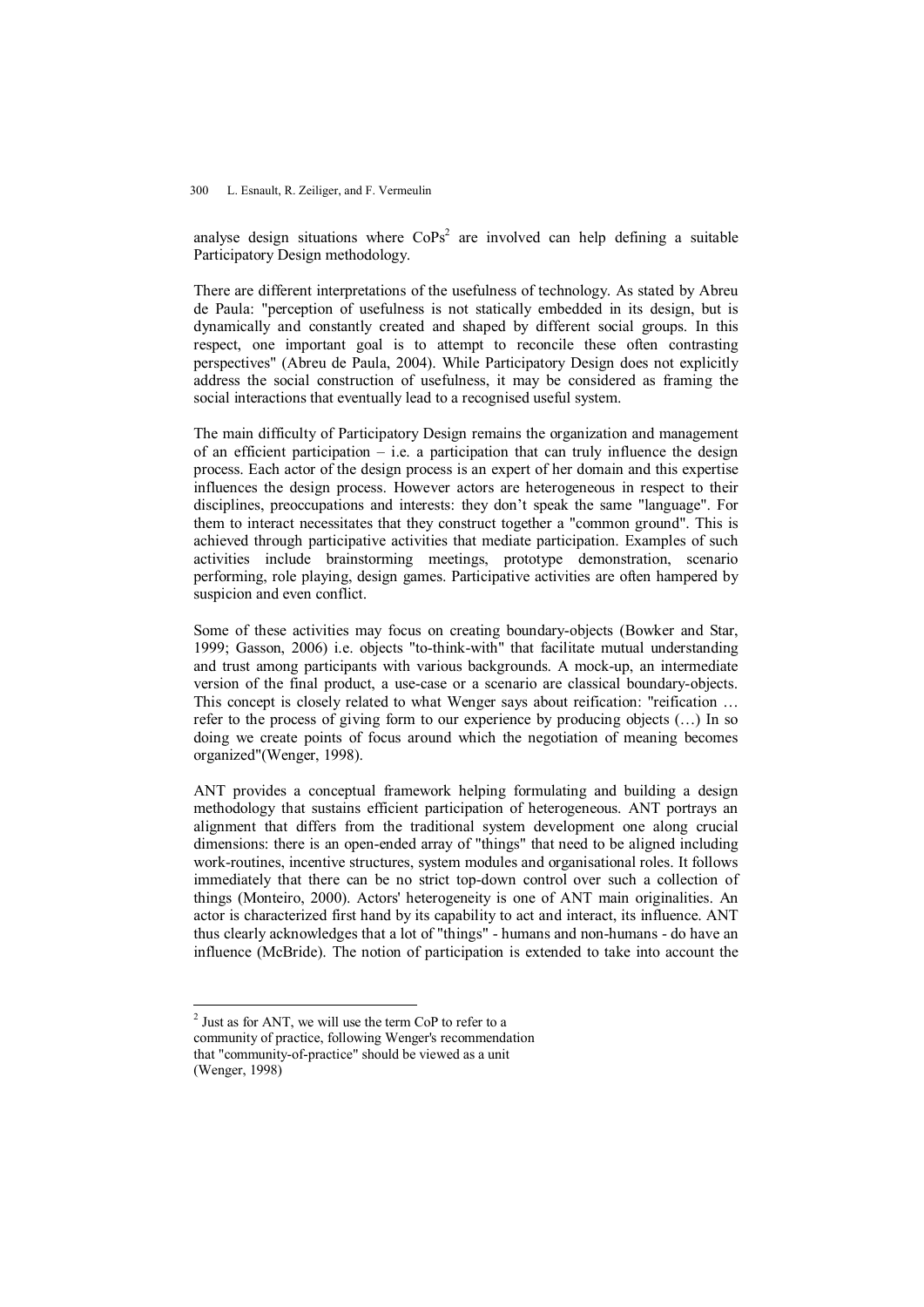participation/influence of non-human actors, such as artefacts and organisations. This is obviously an interesting feature when describing a socio-technical system.

ANT concepts seem appropriate for preparing design strategies, in a Participatory Design context, that aim at "aligning the interests of the actor-network " i.e. having all their influences fit together. The alignment of the network is obtained through processes of translation: translation means both a move of some actor's interests and a translation - in the sense of change of language or representation - of those interests in order to align them with the interests of other actors. According to Callon (Callon, 1999), the translation process includes several steps, among which: *interessement* and enrolment. *Interessment* and enrolment focus on negotiating acceptable roles for the human actors.

The next ANT concept is inscription, meaning that "aligned interests [are] inscribed into durable material" (Law, 1992). A translation process supposes a medium or a material in which it is inscribed (boundary objects, for example, may support inscription*).* According to Akrich: "A large part of the work of innovators is that of inscribing their vision of the world in the technical content of a new object" (Akrich, 1992)*.*

Finally, ANT introduces the concept of black-boxing. Back-boxes are "sealed actornetworks" (Stalder, 1997) whose alignment has been obtained, whose aligned interests have been inscribed in a stable association that is no longer questionable – except at a heavy cost. In this sense, a project plan is a black-box that has been sealed after a translation process has succeeded in aligning the interests of the project partners.

## **3. A case Study: the PALETTE European Project.**

As an illustration of the concepts described above, we would like to present the context of a European Project named PALETTE<sup>3</sup>. It gathers about fifty researchers from thirteen Institutions in seven countries. The PALETTE project aims at facilitating and augmenting individual and organisational learning in communities of practice. To reach this aim, an interoperable and extensible set of innovative services as well as a set of specific scenarios of use will be designed, implemented and validated in CoPs of diverse contexts. The PALETTE services are classified into three categories: *information services, knowledge management services* and *mediation services.* PALETTE adopts a participative design approach, establishing a good balance between technological and pedagogical experts. Evaluation is integrated in the same process, in order to provide direct, frequent and detailed feedback.

It is expected that the adoption of the developed services and scenarios will result in

 $3(6<sup>th</sup>$  Framework Programme - Priority IST-2004-2.4.10 -

Technology-Enhanced Learning). PALETTE stands for:

Pedagogically sustained Adaptive LEarning Through the

exploitation of Tacit and Explicit knowledge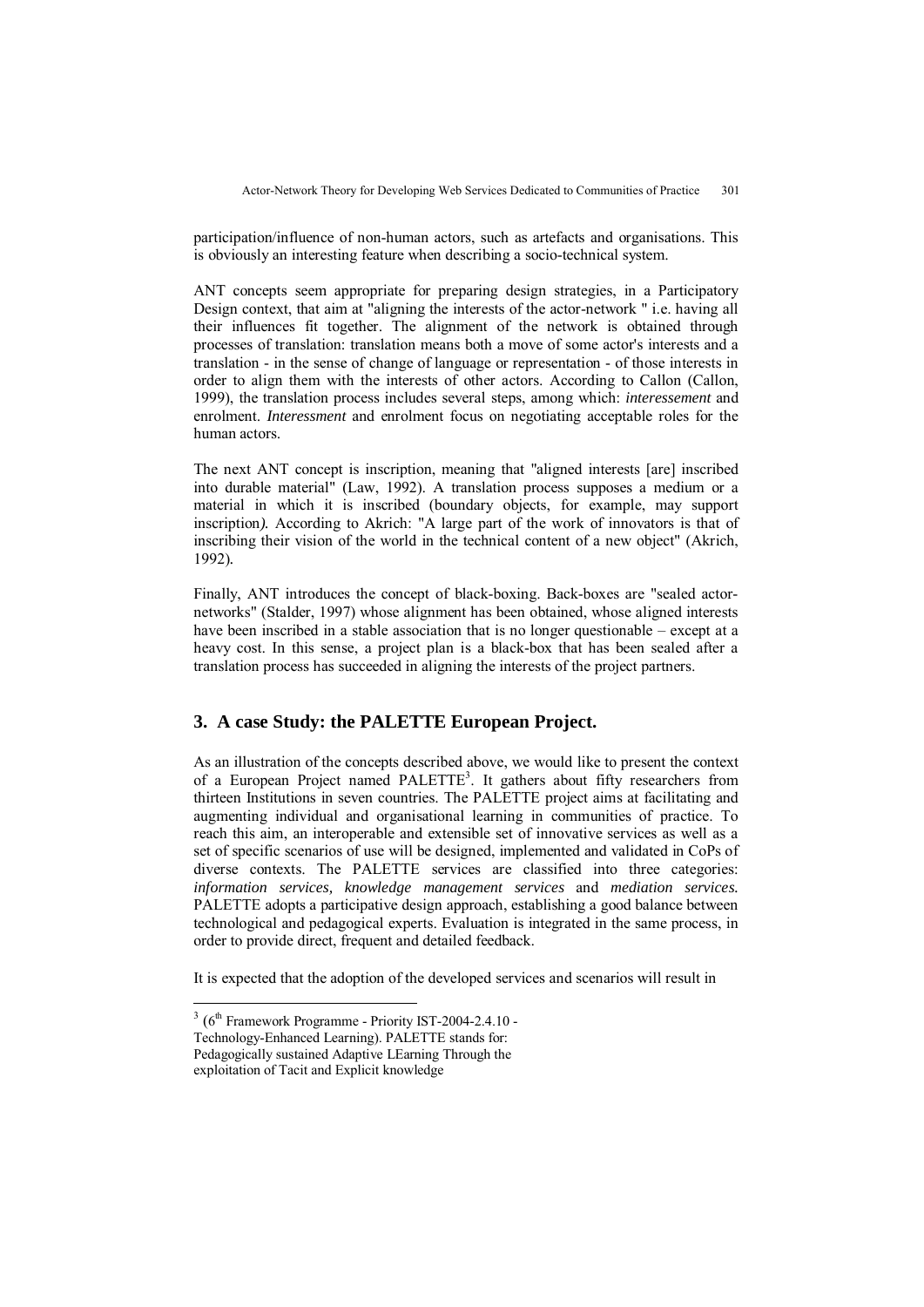#### 302 L. Esnault, R. Zeiliger, and F. Vermeulin

- the facilitation of tasks performed by learning CoPs by removing barriers imposed by current approaches;
- the exploitation of diverse mental models, knowledge resources and competences of CoPs member through the social interaction of codified and tacit knowledge;
- the creation of new knowledge, which can lead to the evolution of the associated learning resources;
- the easy access and reuse of knowledge built by the CoPs;
- the increase of active participation of individuals in CoPs;
- the emergence of new CoPs, inside and outside organisations;
- the increase of the overall quality of learning in CoPs.

PALETTE will provide innovative models and technical solutions with regard to the following dimensions:

- efficient reuse and sharing of information among the CoPs' participants;
- user-friendly production and use of multimedia content to support the expression of practices (behaviour, rules, personal theory, etc.);
- efficient and effective support of the individual and organisational learning process, the incoming of new participants in a CoP, and the capitalization of knowledge.

PALETTE will implement the conditions for the exploitation and development of open source services by a large number of CoPs. Thus the PALETTE services and scenarios will not only address the needs of identified CoPs but also describe the conditions for their enhancement through the active participation of users in their development.

One of the first tasks of the project, which started in February 2006, was to settle a design methodology implementing the conditions for Participatory Design. It seemed that ANT was a good support for creating a common understanding of the methodological context of the project.

#### **3.1 Using ANT to implement the participatory design methodology in Palette.**

McBride (McBride) suggests a 7 steps methodology where ANT is used as an analytical tool "to identify actions which may speed the social embedding of the technology and the successful take-up of (a) system": identify stakeholders, investigate stakeholders, identify stakeholders' interactions, build actor-network models, identify irreversibility (provisional stabilities), identify inhibitors and promoters, identify actions for aligning the network (participative activities).

In PALETTE, we apply an analogous methodology to implement the Participatory Design process:

• the first steps consist in identifying the various stakeholders, their interests, the inhibitors and the promoters for the enrolment of these actors in the actor-network;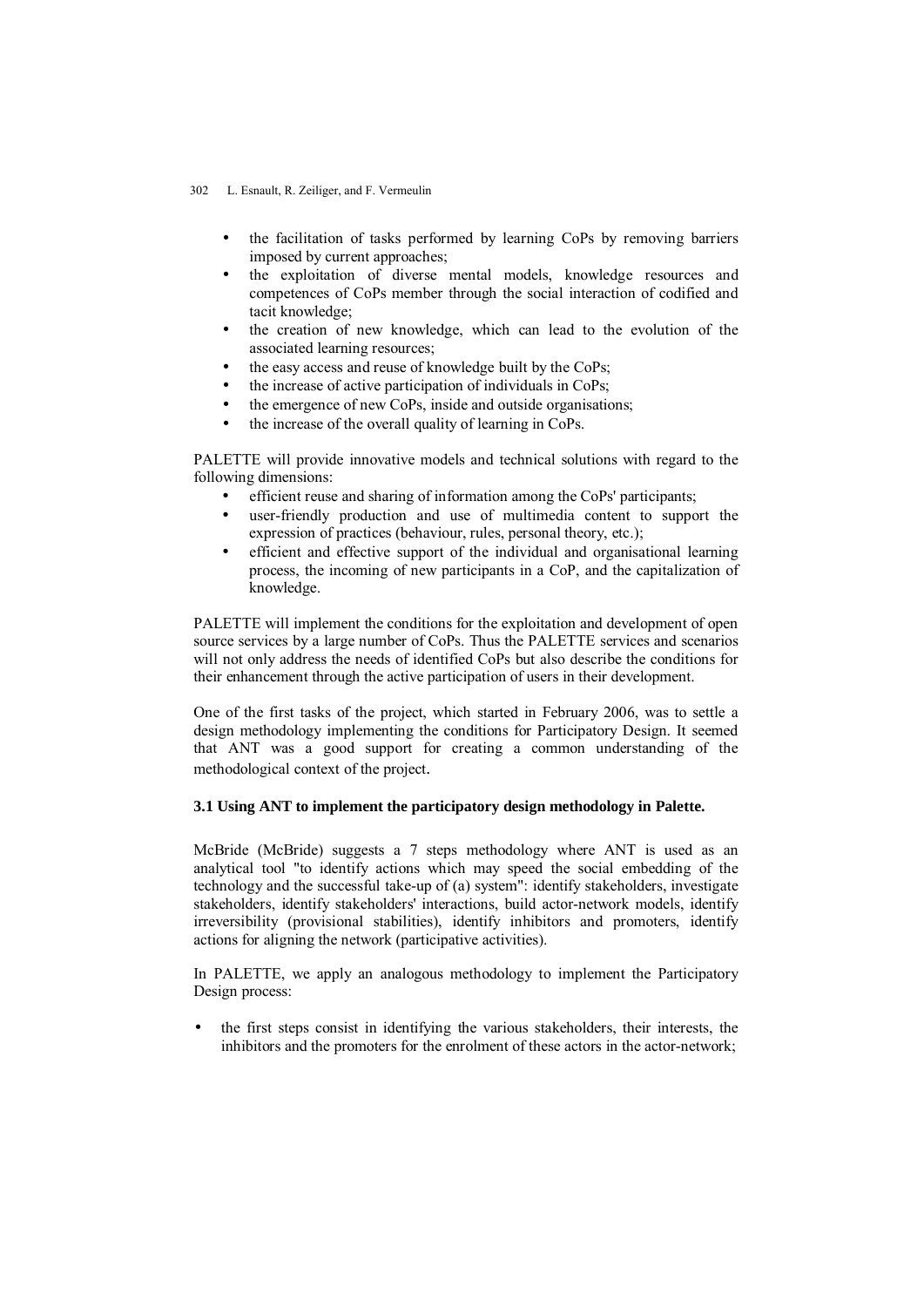Actor-Network Theory for Developing Web Services Dedicated to Communities of Practice 303 

- then, by attempting to "align" these actors' interests, we will build the actornetwork and an ANT-based description of the issues related to bootstrapping the participatory approach in Palette;
- finally we will propose a set of actions mainly participative activities with boundary objects – and select a set of inscription medium with the aim to "enrol" the various actors and promote the social design and acceptance of the new technologies.

#### **3.2 Building the actor-network: identifying and enrolling the actors, aligning their interests**

There are a lot of actors gathered for the project purposes.

- CoPs, CoPs members, CoPs animators
- CoPs observers, community of CoPs observers
- Project, DoW<sup>4</sup>, project coordination, project management
- Research teams
- Work Packages, tasks groups, sub-tasks groups
- Pedagogical tools: social sciences methodologies, interviews, scenarios, data collection methods, data representation methods…
- Methodological tools: ANT, MOT…
- Management tools: (reports, time-sheets, deliverables)
- Technical tools: from the project (existing and potential) and existing outside the project
- Technical tools designers and developers (called "Ts" in the project)
- Pedagogical tools designers (called "Ps" in the project)
- Methodological tools providers  $(Ts + Ps)$

Most of them already existed before the project and will continue their life after the project: researchers, institutions, currently existing tools, some CoPs, etc.. Some of these actors had already build relationship between themselves, some other not. Some actors will exist only due to the project: the newly developed tools, the Work Packages, the deliverables, for example. The PALETTE actor-network is a dynamic entity which is made of all the heterogeneous actors (meaning human and non human, but also of different granularity<sup>5</sup>) and of all the links that tie dynamically these actors for the purposes of the project (and also for other possible reasons).

The situation of an actor within an actor network is not fully defined by the existence of the actor. Some links have to be knitted with other actors to materialize the presence of the actor in the network, through enrolment. Enrolling an actor within an actornetwork means that there are some agreed common interests between this specific actor and the actor-network at some moment. Building the partnership between institutions

<sup>4</sup> Description of Work, the reference document for the project

<sup>&</sup>lt;sup>5</sup> A workpackage, or an institution, or a project is made of a lot

of persons and other elements; thus a person and a group of

person are actors of a different level of granularity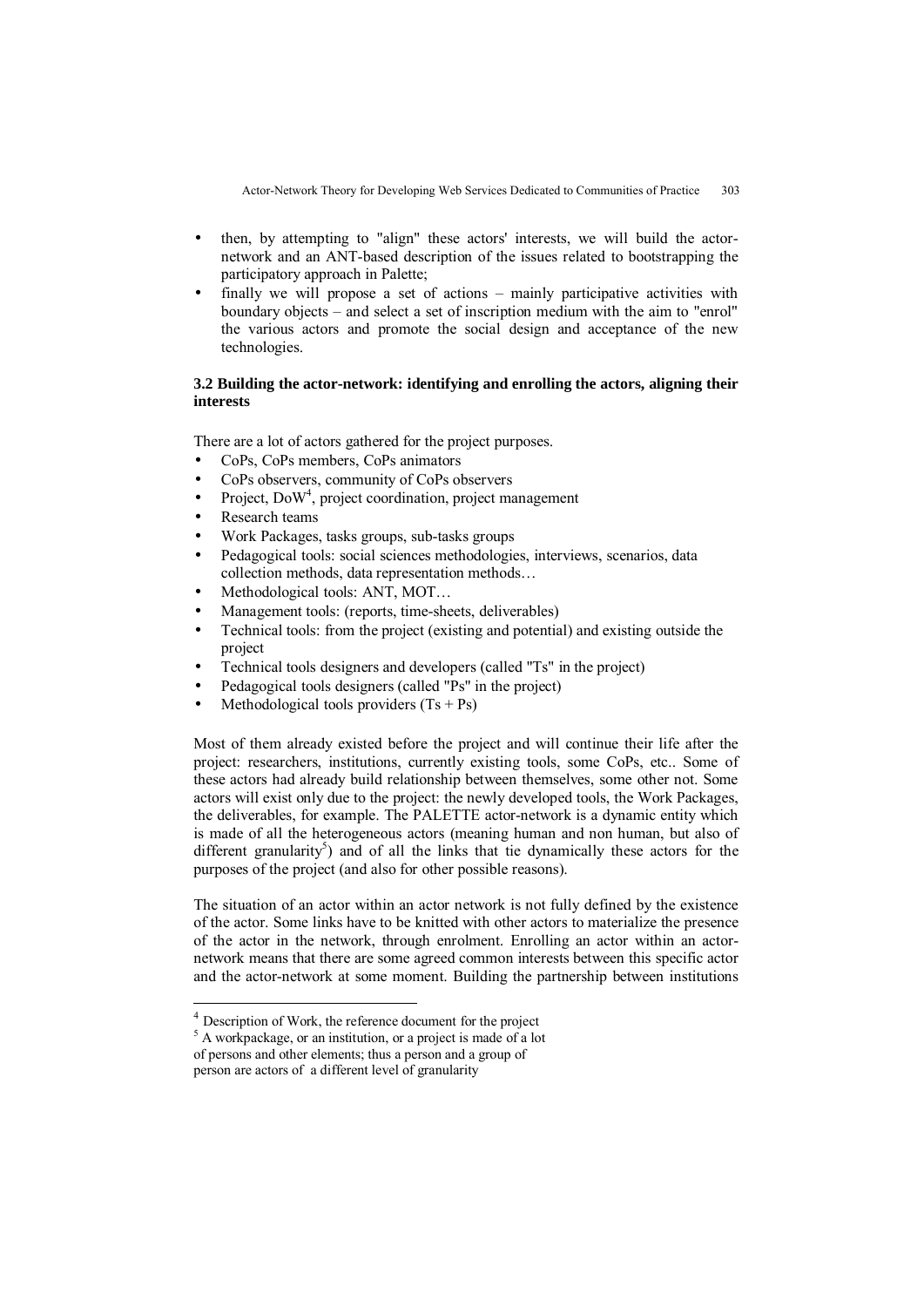#### 304 L. Esnault, R. Zeiliger, and F. Vermeulin

(in fact groups within institutions) to submit a proposal to the European Call for Projects was a first kind of enrolment

Enrolling actors in an actor-network requires going through some participative activities where actors can discover and share their common interests. The CoPs are not members of the project, but it is really important that they become actors of the project. Thus, They have to be enrolled, by identifying some common interest between CoPs, and/or CoPs' members, and other actors of the PALETTE actor-network. The Participative Interview process that is used to gather data about the CoPs is the main step toward enrolling them.

Currently existing collaborative tools (like Lotus Notes or e-Rooms, or Moodle, etc.) are not partners of the project as well. But they are used by a lot of people and by CoPs outside the project. They have to be taken into account in the project, from a technical point of view - which is a matter of interoperability and standards - and from a user interface point of view as well. This is done through the Tool Inventory/Categorization process, which is the main participative activity through which tools are enrolled in the PALETTE actor-network. For "inside" tools (those developed by partners), the categorization is not the only enrolment process; another enrolment process is that they are used within the project (for example, a document management software is used to collaboratively publish project documents)

#### **3.3 Inscribing aligned interest in scenarios of use**

Translation and inscription are dual processes. In PALETTE, a successive number of translations are undertaken from CoPs to CoPs observers, then to interviews transcriptions, then to data condensation; the data are finally inscribed in data representation supports available as boundary objects for other actors. Different media are used for inscribing, like documents, story telling, vignettes, and MOT schemas (Paquette et al., 2006). Another example of the translation-inscription process is the activity aiming at clarifying the notion of scenario: what is a scenario, its content, its form, etc., according to the different PALETTE actors. Several participative activities are designed to make explicit the representations/interests of the actors and progressively "inscribe" a definition and typical contents/forms of scenarios useful for all the actors, according to [Iacucci & Kuutti].

### **3.4 PALETTE incremental project life cycle.**

The organisation (structure and stages) of a project life-cycle is a key factor for the success of a Participative Design approach. Let say it in ANT terms: the building of the actor-network, its evolution throughout the project, the nature of the translationinscription processes, as well as the nature and number of boundary objects depend on the type of project life-cycle. The project methodology used in PALETTE is based on an agile perspective (Schwaber, 2004, Highsmith, 2004): go for a "first design round",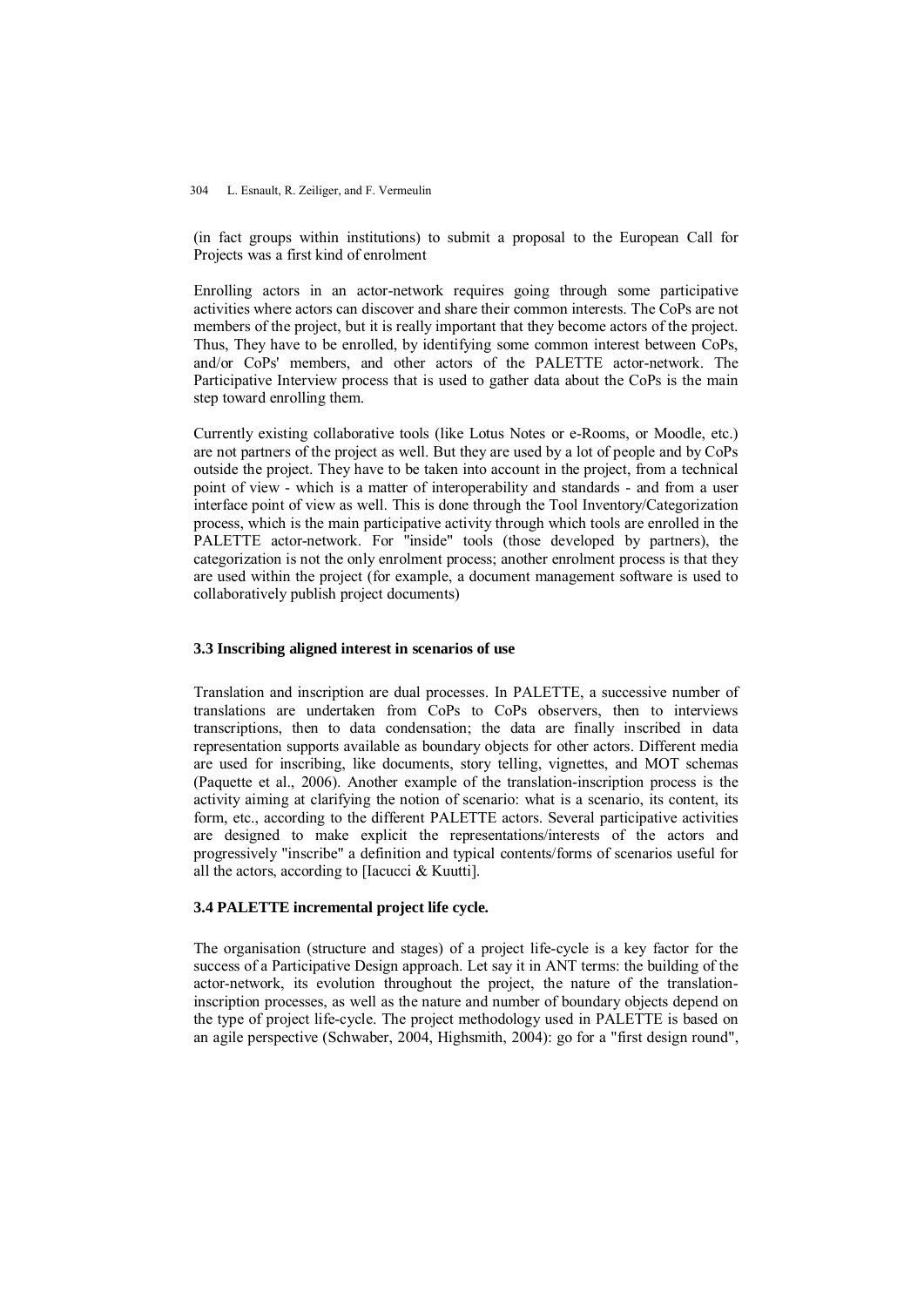with some "sample" CoPs, a few data from interviews, a few tools, and try to build from this the first scenarios. This would allow us:

- to validate the methodology
- to validate the feasibility of the whole process;
- to understand better what the different steps are (especially the data representing and the scenario building);
- to explicit the processes of enrolment, translation and inscription and see if it fits really well and if everybody agrees with;
- to go further into inscribing communities practices and web services into scenarios of use.

From these scenarios, some adjustments (including possibly incremental or full new developments) could be done in the partners' tools to better suit CoPs users' practical situations. Then we will be able to re-loop the loop with other CoPs and other tools (to keep it simple, though there are all other actors involved). Step by step we will build, in a constructive perspective, our scenarios and use-cases.

The multi-rounds project life cycle allows going on rather quickly in the validation of the whole project system and enables actors working more collaboratively from the beginning.

### **4 Conclusion and further research**

PALETTE has just started in February 2006. We are still in the process of looping the first design round. What we were able to agree upon so far is that descriptions of design situations based on ANT concepts have helped launching an efficient Participatory Design methodology. The inscriptions as MOT schemas, for example, were agreed a "good" boundary objects by both the Pedagogical and Technical partners. A lot has still to be achieved before the end of the project in January 2009. Nevertheless, we think that PALETTE is a good example of a complex socio-technical project, and that this experience of using ANT could benefit other kinds of complex socio-technical projects.

### **References**

- 1. Abreu de Paula, R. 2004, The Construction of Usefulness: How Users and Context Create Meaning with a Social Networking System – Dissertation available at [http://www.ics.uci.edu/~depaula/publications/dissertation-depaula-2004.pdf.](http://www.ics.uci.edu/~depaula/publications/dissertation-depaula-2004.pdf)
- 2. Akrich M., 1992, The des-cription of technical objects, in Bijker, W.E., and Law, J.(editors) *Shaping Technology / Building Society* , MIT Press
- 3. Bowker; G.C., and Star, S.L., 1999, *Sorting Things Out, Classification and its consequences*, MIT press, Cambridge, MA
- 4. Callon, M. (1999). Some Elements of a Sociology of Translation: Domestication of the Scallops and the Fishermen of Saint Brieuc Bay. In M. Biagioli (Ed.) *The Sciencer Studies Reader*. New York and London, Routledge: 67-83.